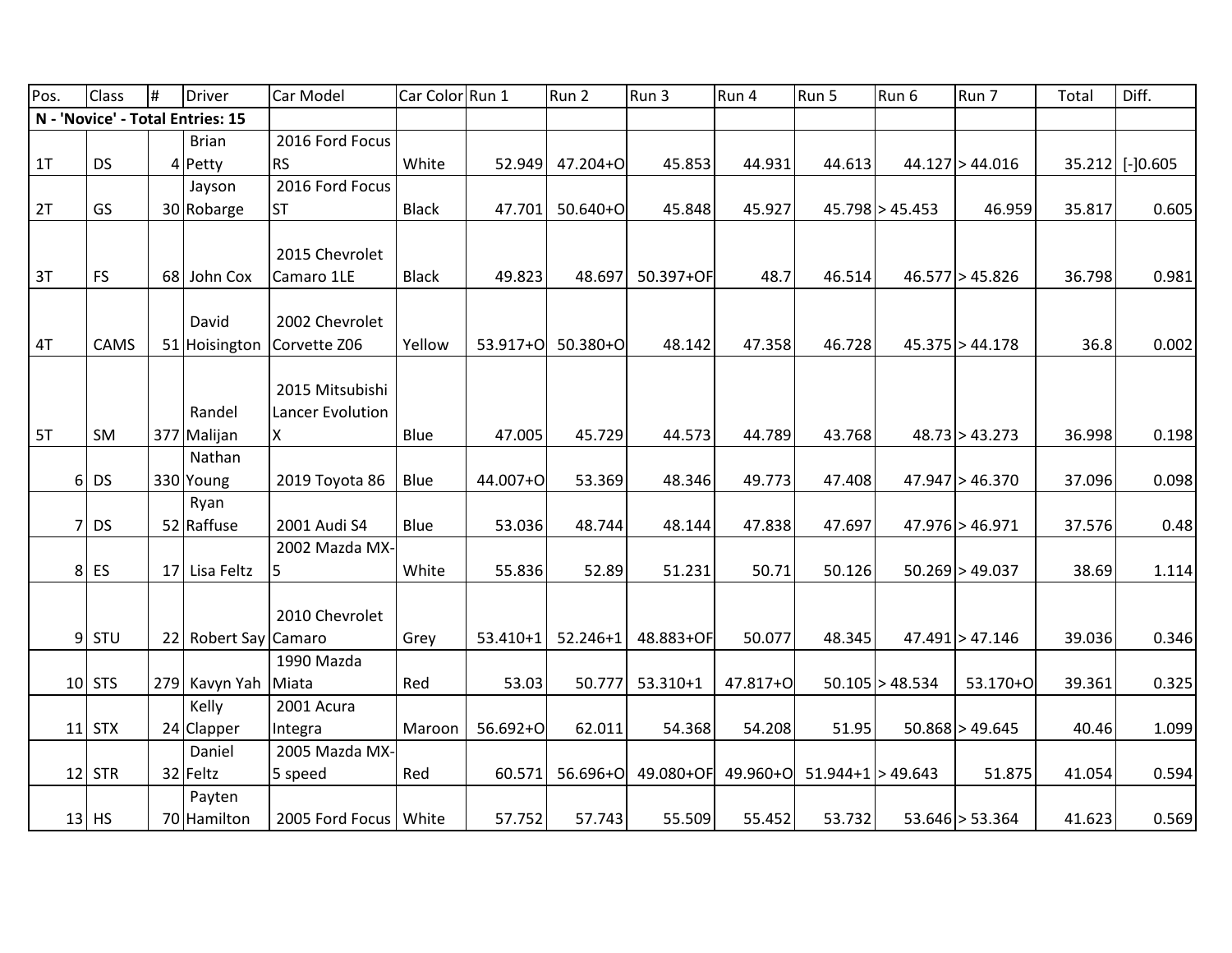|           | Amanda        | 2015 Subaru   |              |         |        |        |          |        |                      |                     |        |       |
|-----------|---------------|---------------|--------------|---------|--------|--------|----------|--------|----------------------|---------------------|--------|-------|
| $14$ AS   | 711 Krysinski | <b>BRZ</b>    |              | 100.454 | 67.043 | 61.014 | 58.301+0 |        | $54.265 \geq 52.551$ | 52.427+0            | 42.934 | 1.311 |
|           |               |               |              |         |        |        |          |        |                      |                     |        |       |
|           | Daren         | 1983 Plymouth |              |         |        |        |          |        |                      |                     |        |       |
| $15$   SM | 83 Beard      | Sapporo       | <b>Black</b> | 56.062  | 54.303 | 52.719 | 55.769   | 52.147 |                      | $51.806 \ge 50.734$ | 43.377 | 0.443 |
|           |               |               |              |         |        |        |          |        |                      |                     |        |       |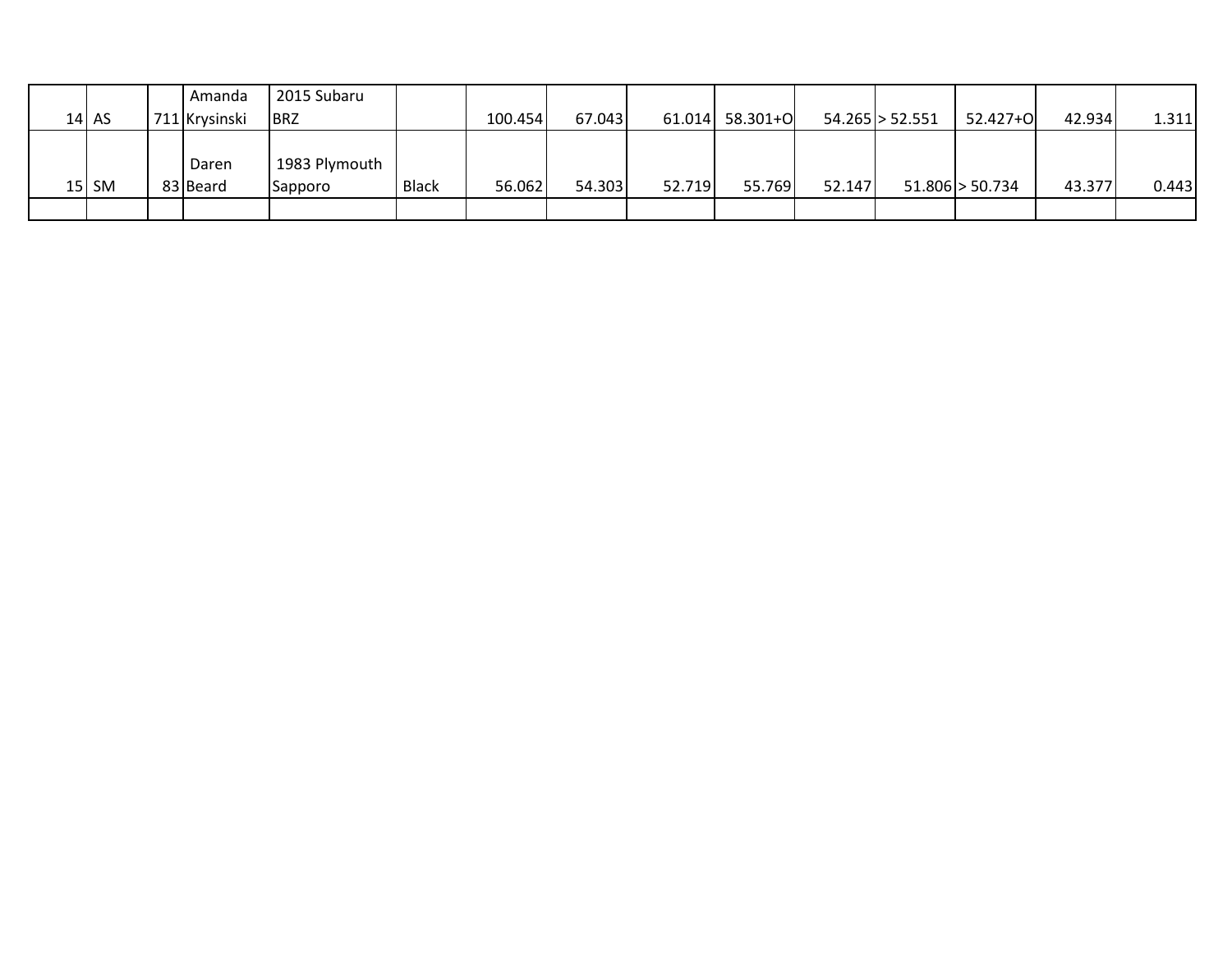| Pos. | Class                          | #                  | Driver       | Car Model        | Car Color Run 1 |                  | Run 2                 | Run 3  | Run 4    | Run 5               | Run 6               | Run 7             | Total  | Diff.           |
|------|--------------------------------|--------------------|--------------|------------------|-----------------|------------------|-----------------------|--------|----------|---------------------|---------------------|-------------------|--------|-----------------|
|      | O - 'Open' - Total Entries: 11 |                    |              |                  |                 |                  |                       |        |          |                     |                     |                   |        |                 |
|      |                                |                    | Evan         |                  |                 |                  |                       |        |          |                     |                     |                   |        |                 |
| 1T   | <b>DS</b>                      |                    | 6 Wojtanek   | 2016 Ford Focus  | Blue            | 46.028           | $44.029 + O > 43.798$ |        | 43.947   | 43.801              | 46.829              | $45.105 + 1$      |        | 35.038 [-]0.384 |
|      |                                |                    |              |                  |                 |                  |                       |        |          |                     |                     |                   |        |                 |
|      |                                |                    | Ken          | 2009 Chevrolet   |                 |                  |                       |        |          |                     |                     |                   |        |                 |
| 2T   | AS                             |                    | 13 Martens   | Corvette Z06     | Cyber Gr        | 49.219+0         | 47.904                | 46.417 | 46.903+0 | 45.29               |                     | $44.204$ > 43.357 | 35.422 | 0.384           |
|      |                                |                    | Mason        | 2016 Subaru      |                 |                  |                       |        |          |                     |                     |                   |        |                 |
| 3T   | <b>DS</b>                      |                    | 5 Carruth    | <b>WRX STI</b>   | Red             | 49.003           | 46.237                | 46.38  | 45.405   | 44.505              |                     | 44.967 > 44.480   | 35.584 | 0.162           |
|      |                                |                    | Paul         | 2017 Ford Fiesta |                 |                  |                       |        |          |                     |                     |                   |        |                 |
| 4T   | <b>STH</b>                     |                    | 40 Anderson  | <b>ST</b>        | Magnetid        | 47.795           | 43.707+0              | 46.099 |          | 45.903 > 44.112     | 49.976              | 44.141            | 35.863 | 0.279           |
|      |                                |                    | Doug         | 2017 Ford Focus  |                 |                  |                       |        |          |                     |                     |                   |        |                 |
|      | $5$ STH                        |                    | 187 Morton   | <b>ST</b>        | Red             | 48.066           | 47.023                | 45.999 | 45.9     |                     | $45.917$ > 45.003   | 45.287            | 36.587 | 0.724           |
|      |                                |                    | <b>Brad</b>  | 2017 BMW         |                 |                  |                       |        |          |                     |                     |                   |        |                 |
|      | $6$ DS                         |                    | 45 Generous  | 328D Xi          | <b>Black</b>    | 49.341           | 47.302                | 48.352 | 47.648   | 46.848              |                     | 46.487 > 45.952   | 36.761 | 0.174           |
|      |                                |                    |              | 2017 Mazda MX-   |                 |                  |                       |        |          |                     |                     |                   |        |                 |
| 7    | <b>CS</b>                      |                    | 10 John Wahl | 5 Miata RF       | Red             | 51.113           | 47.619+O              | 48.255 |          | $46.512 \ge 45.692$ | 46.666              | 46.276            | 36.964 | 0.203           |
|      |                                |                    |              | 2005 Subaru      |                 |                  |                       |        |          |                     |                     |                   |        |                 |
|      | 8 SM                           |                    | 73 Levi Betz | Outback XT       |                 | "Champa 52.441+O | 48.23                 | 48.255 | 48.172   | 47.369              |                     | 47.729 > 46.766   | 39.984 | 3.02            |
|      |                                |                    | Virgilio     | 2004 Mini        |                 |                  |                       |        |          |                     |                     |                   |        |                 |
|      | $9$ DSP                        |                    | 86 Maisonet  | Cooper S         | Silver          | 50.740+O         | 50.879                | 49.105 | 51.09    | 49.248              |                     | $49.619$ > 48.838 | 41.023 | 1.039           |
|      |                                |                    | Bodey        |                  |                 |                  |                       |        |          |                     |                     |                   |        |                 |
|      |                                |                    | Winningha    | 1990 Mazda       |                 |                  |                       |        |          |                     |                     |                   |        |                 |
|      | $10$ STS                       | $95 \, \mathrm{m}$ |              | Miata            | Red             | 56.382           | 55.6                  | 59.004 | 53.719   | 54.107              | $53.343+O > 51.009$ |                   | 41.368 | 0.345           |
|      |                                |                    | Kevin        | 2017 BMW         |                 |                  |                       |        |          |                     |                     |                   |        |                 |
|      | $11$ DS                        |                    | 666 Hamilton | 328D XI          | <b>Black</b>    | > 82.747+0       |                       |        |          |                     |                     |                   | OFF    | 41.368          |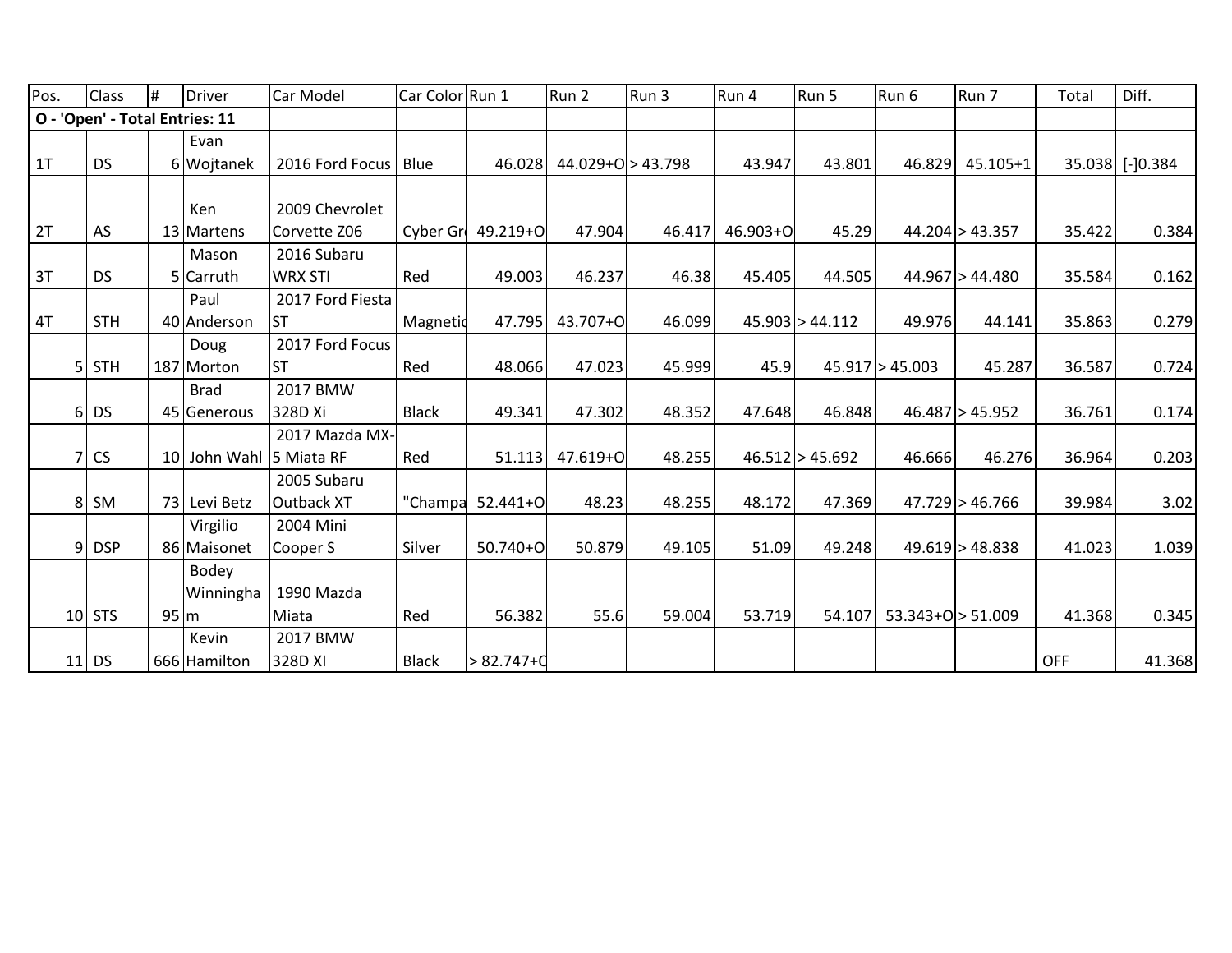| Pos.           | <b>Class</b>                | #<br>Driver                     | Car Model       | Car Color Run 1 |              | Run 2  | Run 3     | Run 4    | Run 5             | Run 6    | Run 7           | Total  | Diff.       |
|----------------|-----------------------------|---------------------------------|-----------------|-----------------|--------------|--------|-----------|----------|-------------------|----------|-----------------|--------|-------------|
|                |                             | E - 'Expert' - Total Entries: 6 |                 |                 |              |        |           |          |                   |          |                 |        |             |
|                |                             | Kent                            | 2015 Porsche    |                 |              |        |           |          |                   |          |                 |        |             |
| 1 <sub>T</sub> | AS                          | 92 Hamilton                     | Cayman S        | Blue            | 46.035       | 44.334 | 53.061+OF | 44.303   | 42.793            |          | 42.633 > 42.206 | 34.482 | $[-]0.063]$ |
|                |                             | Sean                            | 2006 Mazda MX-  |                 |              |        |           |          |                   |          |                 |        |             |
| 2T             | <b>CS</b>                   | 237 Riggan                      | 5 Miata         | Red             | 34.665+O     | 47.178 | 46.595+OF | 46.066   | 43.713            |          | 43.59 > 42.701  | 34.545 | 0.063       |
|                |                             | Terrance                        | 2015 Porsche    |                 |              |        |           |          |                   |          |                 |        |             |
|                | $32$ AS                     | 2 Pearson                       | Cayman S        | Blue            | 47.06        | 46.656 | 45.358    |          | $44.016$ > 42.631 | 44.854+1 | 42.72           | 34.829 | 0.284       |
|                |                             | Adam                            | 2019 Mazda      |                 |              |        |           |          |                   |          |                 |        |             |
|                | <b>CS</b><br>4 <sup>1</sup> | 1 Poole                         | Miata           | Crystal re      | 46.992       | 45.298 | 48.341+1  |          | 44.787 > 43.911   | 46.481+1 | 44.219          | 35.524 | 0.695       |
|                |                             | Jeffery                         | 2019 Chevrolet  |                 |              |        |           |          |                   |          |                 |        |             |
|                | 51<br><b>HS</b>             | 31 Hickman                      | <b>Bolt</b>     | Slate Gre       | $50.153 + O$ | 48.581 | 47.76     | 49.963+O | 47.22             |          | 47.486 > 46.849 | 36.542 | 1.018       |
|                |                             |                                 | 2016 Ford Focus |                 |              |        |           |          |                   |          |                 |        |             |
|                | $6$ STU                     | 29 Josh Good RS                 |                 | Blue            | 47.175       | 45.824 | 47.519    | 44.573   | 44.525            |          | 44.269 > 44.221 | 36.615 | 0.073       |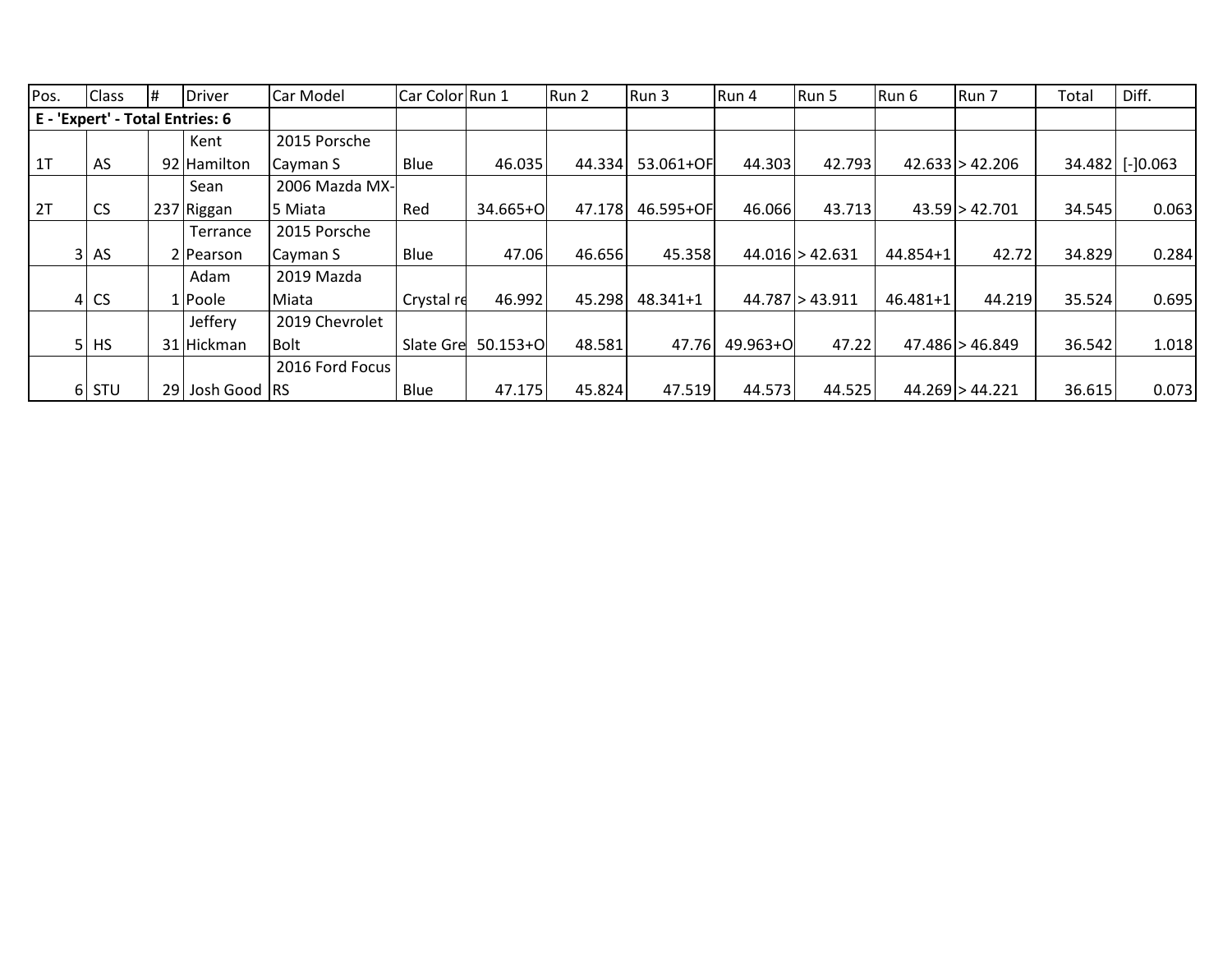| <b>Driver</b>           | Total  | <b>TOD</b> | Score    | <b>Driver</b>           | Score    |
|-------------------------|--------|------------|----------|-------------------------|----------|
| Kent Hamilton           | 34.482 | 34.482     | 1000     | <b>Kent Hamilton</b>    | 1000     |
| Sean Riggan             | 34.545 | 34.482     | 998.1763 | Sean Riggan             | 998.1763 |
| <b>Terrance Pearson</b> | 34.829 | 34.482     | 990.037  | <b>Terrance Pearson</b> | 990.037  |
| Evan Wojtanek           | 35.038 | 34.482     | 984.1315 | Evan Wojtanek           | 984.1315 |
| <b>Brian Petty</b>      | 35.212 | 34.482     | 979.2684 | <b>Brian Petty</b>      | 979.2684 |
|                         |        |            |          |                         |          |
| <b>Ken Martens</b>      | 35.422 | 34.482     | 973.4628 | <b>Ken Martens</b>      | 973.4628 |
| Adam Poole              | 35.524 | 34.482     | 970.6677 | Adam Poole              | 970.6677 |
| Mason Carruth           | 35.584 | 34.482     | 969.031  | Mason Carruth           | 969.031  |
| Jayson Robarge          | 35.817 | 34.482     | 962.7272 | Jayson Robarge          | 962.7272 |
| Paul Anderson           | 35.863 | 34.482     | 961.4923 | Paul Anderson           | 961.4923 |
| Jeffery Hickman         | 36.542 | 34.482     | 943.6265 | Jeffery Hickman         | 943.6265 |
| Doug Morton             | 36.587 | 34.482     | 942.4659 | Doug Morton             | 942.4659 |
| Josh Good               | 36.615 | 34.482     | 941.7452 | Josh Good               | 941.7452 |
| <b>Brad Generous</b>    | 36.761 | 34.482     | 938.005  | <b>Brad Generous</b>    | 938.005  |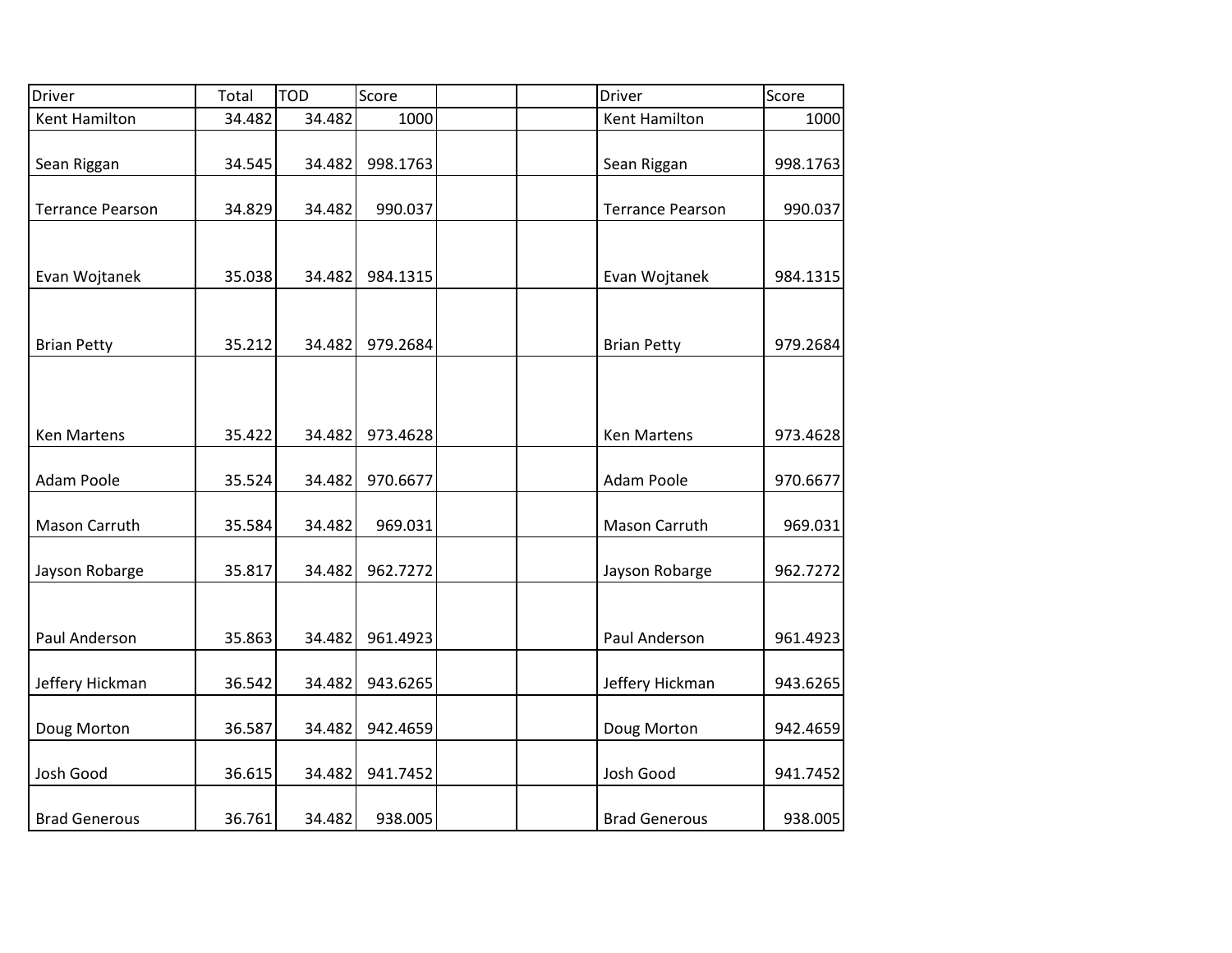| John Cox                | 36.798 | 34.482 | 937.0618 | John Cox                | 937.0618 |
|-------------------------|--------|--------|----------|-------------------------|----------|
|                         |        |        |          |                         |          |
|                         |        |        |          |                         |          |
| David Hoisington        | 36.8   | 34.482 | 937.0109 | David Hoisington        | 937.0109 |
| John Wahl               | 36.964 | 34.482 | 932.8536 | John Wahl               | 932.8536 |
| Randel Malijan          | 36.998 | 34.482 | 931.9963 | Randel Malijan          | 931.9963 |
|                         |        |        |          |                         |          |
| Nathan Young            | 37.096 | 34.482 | 929.5342 | Nathan Young            | 929.5342 |
|                         |        |        |          |                         |          |
|                         |        |        |          |                         |          |
| Ryan Raffuse            | 37.576 | 34.482 | 917.6602 | Ryan Raffuse            | 917.6602 |
|                         |        |        |          |                         |          |
| Lisa Feltz              | 38.69  | 34.482 | 891.238  | Lisa Feltz              | 891.238  |
|                         |        |        |          |                         |          |
| <b>Robert Say</b>       | 39.036 | 34.482 | 883.3385 | Robert Say              | 883.3385 |
|                         |        |        |          |                         |          |
| Kavyn Yah               | 39.361 | 34.482 | 876.0448 | Kavyn Yah               | 876.0448 |
|                         |        |        |          |                         |          |
| Levi Betz               | 39.984 | 34.482 | 862.395  | Levi Betz               | 862.395  |
|                         |        |        |          |                         |          |
| <b>Kelly Clapper</b>    | 40.46  | 34.482 | 852.2491 | <b>Kelly Clapper</b>    | 852.2491 |
|                         |        |        |          |                         |          |
| Virgilio Maisonet       | 41.023 | 34.482 | 840.5529 | Virgilio Maisonet       | 840.5529 |
|                         |        |        |          |                         |          |
| <b>Daniel Feltz</b>     | 41.054 | 34.482 | 839.9182 | <b>Daniel Feltz</b>     | 839.9182 |
|                         |        |        |          |                         |          |
|                         |        |        |          |                         |          |
| <b>Bodey Winningham</b> | 41.368 | 34.482 | 833.5428 | <b>Bodey Winningham</b> | 833.5428 |
|                         |        |        |          |                         |          |
| Payten Hamilton         | 41.623 | 34.482 | 828.4362 | Payten Hamilton         | 828.4362 |
| Amanda Krysinski        | 42.934 | 34.482 | 803.1397 | Amanda Krysinski        | 803.1397 |
| Daren Beard             | 43.377 | 34.482 | 794.9374 | Daren Beard             | 794.9374 |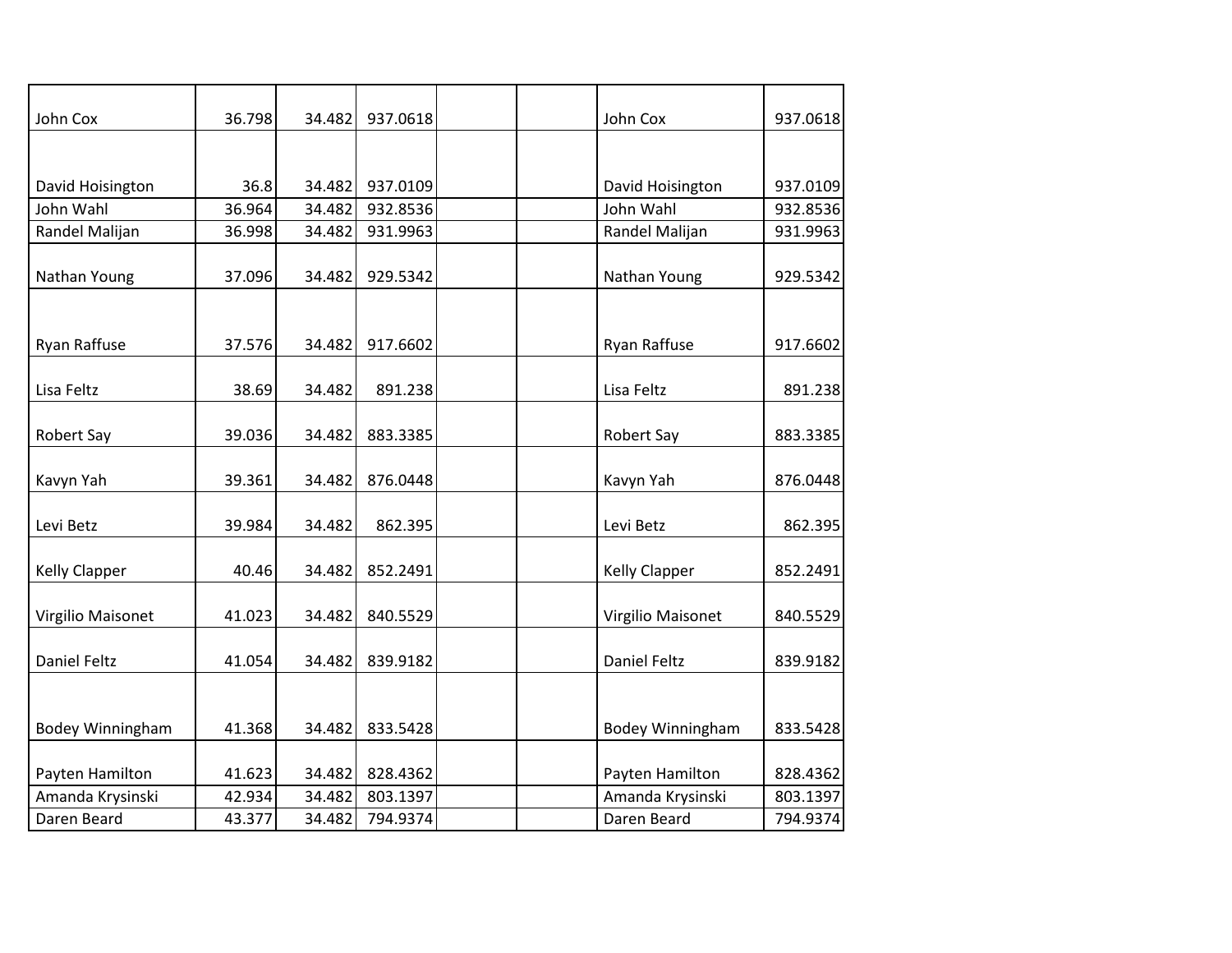|               |                         | AX1     | AX <sub>2</sub> | AX3        | AX4    | AX5 | AX6 | AX9             | Running | Drop          |
|---------------|-------------------------|---------|-----------------|------------|--------|-----|-----|-----------------|---------|---------------|
| <b>Class</b>  | <b>Driver</b>           | Carlson | Carlson         | <b>ARP</b> | Menard | Tok | Tok | <b>Bartlett</b> | total   | <b>Scores</b> |
| Expert        | Jeffery Hickman         |         |                 | 948        | 951    |     |     | 944             | 2843    | #NUM!         |
| Open          | Levi Betz               |         |                 | 961        | 952    |     |     | 862             | 2775    | #NUM!         |
| <b>Novice</b> | David Hoisington        |         |                 | 885        | 912    |     |     | 937             | 2735    | #NUM!         |
| <b>Novice</b> | Lisa Feltz              |         |                 | 830        | 884    |     |     | 891             | 2605    | #NUM!         |
| <b>Novice</b> | <b>Daniel Feltz</b>     |         |                 | 849        | 914    |     |     | 840             | 2604    | #NUM!         |
| <b>Novice</b> | Brent Karnaghon         |         |                 | 823        |        | 854 | 853 |                 | 2531    | #NUM!         |
| Expert        | <b>Chadwick Barnes</b>  |         |                 | 1000       | 993    |     |     |                 | 1993    | #NUM!         |
| Expert        | Sean Riggan             |         |                 | 983        |        |     |     | 998             | 1981    | #NUM!         |
| Expert        | <b>Kent Hamilton</b>    |         |                 |            | 961    |     |     | 1000            | 1961    | #NUM!         |
| <b>Novice</b> | <b>Brian Petty</b>      |         |                 |            | 968    |     |     | 979             | 1948    | #NUM!         |
| Open          | Pat Preis               |         |                 | 948        | 979    |     |     |                 | 1927    | #NUM!         |
| Expert        | Josh Good               |         |                 |            | 971    |     |     | 942             | 1913    | #NUM!         |
| Open          | Doug Morton             |         |                 |            | 966    |     |     | 942             | 1909    | #NUM!         |
| <b>Novice</b> | Jayson Robarge          |         |                 |            | 930    |     |     | 963             | 1892    | #NUM!         |
| Open          | Vann Haynes             |         |                 | 935        | 926    |     |     |                 | 1861    | #NUM!         |
| <b>Novice</b> | Randel Malijan          |         |                 | 901        |        |     |     | 932             | 1833    | #NUM!         |
| Open          | Virgilio Maisonet       |         |                 | 947        |        |     |     | 841             | 1788    | #NUM!         |
| <b>Novice</b> | <b>Ricardy Achille</b>  | 858     | 883             |            |        |     |     |                 | 1740    | #NUM!         |
| <b>Novice</b> | <b>Chuck Wormus</b>     | 839     | 856             |            |        |     |     |                 | 1695    | #NUM!         |
| <b>Novice</b> | Jarod Keefe             |         |                 | 832        | 859    |     |     |                 | 1691    | #NUM!         |
| JB            | <b>Griffin Tetlow</b>   |         |                 | 782        | 898    |     |     |                 | 1680    | #NUM!         |
| <b>Novice</b> | <b>Brenden Farr</b>     | 815     | 844             |            |        |     |     |                 | 1659    | #NUM!         |
| <b>Novice</b> | <b>Bodey Winningham</b> |         |                 | 796        |        |     |     | 834             | 1630    | #NUM!         |
| <b>Novice</b> | Peter Johnson           |         | 735             |            |        |     | 856 |                 | 1592    | #NUM!         |
| Open          | Fran Hallgren           |         |                 |            |        | 797 | 781 |                 | 1578    | #NUM!         |
| <b>Novice</b> | <b>Chandler Swenson</b> | 683     | 818             |            |        |     |     |                 | 1501    | #NUM!         |
| Open          | Peter Hallgren          |         |                 |            |        | 761 | 717 |                 | 1478    | #NUM!         |
| <b>Novice</b> | <b>Sterling Muth</b>    | 708     | 679             |            |        |     |     |                 | 1387    | #NUM!         |
| <b>Novice</b> | <b>Cole Lamberts</b>    | 644     | 696             |            |        |     |     |                 | 1340    | #NUM!         |
| Open          | Cody Rodgers            |         |                 | 938        |        |     |     |                 | 938     | #NUM!         |
| Open          | <b>Brad Generous</b>    |         |                 |            |        |     |     | 938             | 938     | #NUM!         |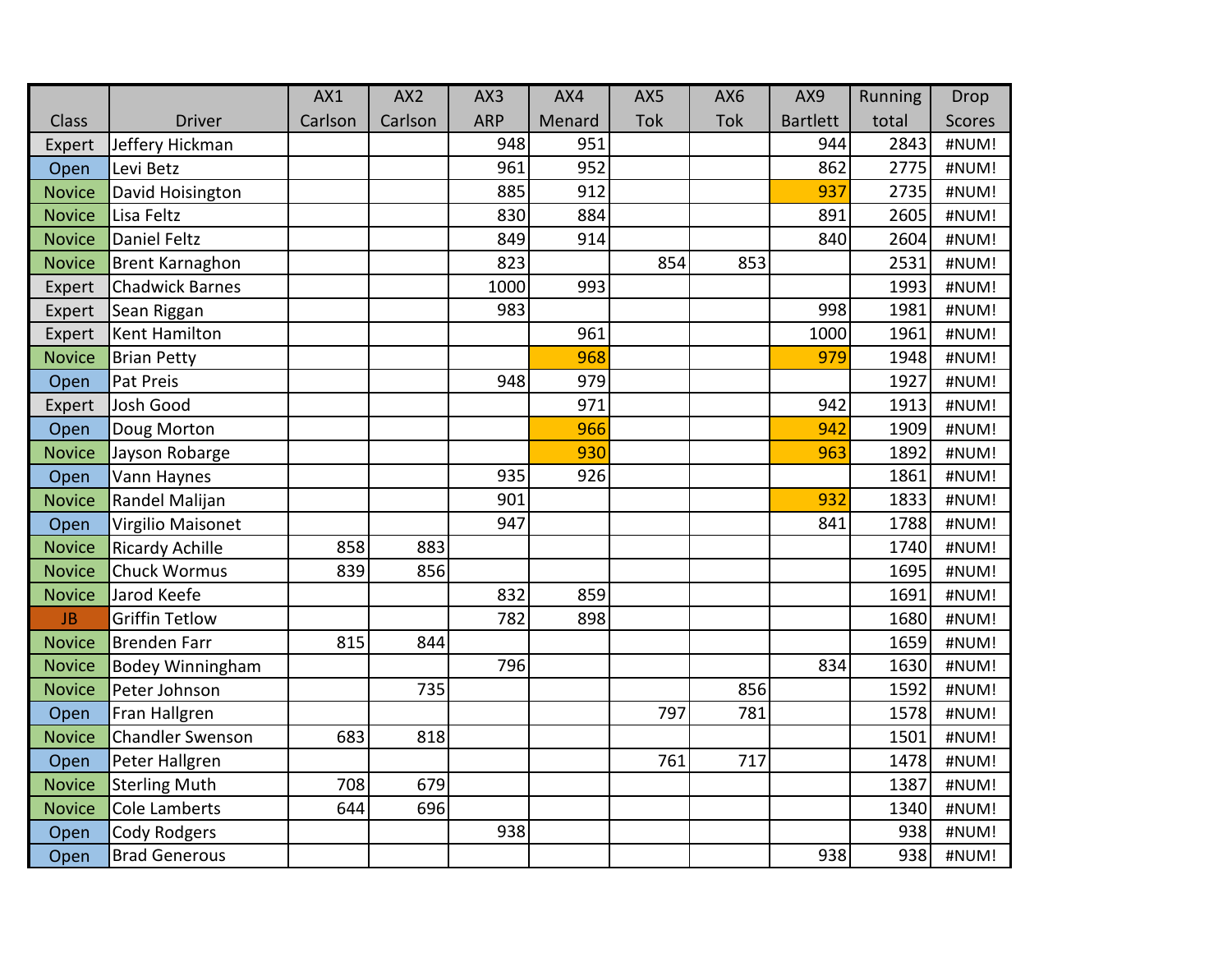| Open          | <b>John Cox</b>          |     |     |     |     |  | 937 | 937 | #NUM! |
|---------------|--------------------------|-----|-----|-----|-----|--|-----|-----|-------|
| Expert        | <b>Marshall Carter</b>   |     |     | 928 |     |  |     | 928 | #NUM! |
| <b>Novice</b> | <b>Brian Evans</b>       |     |     |     | 923 |  |     | 923 | #NUM! |
| Open          | James Christie           |     |     | 913 |     |  |     | 913 | #NUM! |
| Open          | Jen Bersch               |     |     |     | 909 |  |     | 909 | #NUM! |
| <b>Novice</b> | David Elliott Jr.        |     |     |     | 902 |  |     | 902 | #NUM! |
| <b>Novice</b> | Davin Turney             |     |     |     | 902 |  |     | 902 | #NUM! |
| Open          | <b>Justin Morrill</b>    |     |     | 895 |     |  |     | 895 | #NUM! |
| <b>JB</b>     | Kassandra Hamilton       |     |     |     | 887 |  |     | 887 | #NUM! |
| <b>Novice</b> | Robert Finkbiner         |     | 887 |     |     |  |     | 887 | #NUM! |
| Open          | John Buckley             |     |     | 879 |     |  |     | 879 | #NUM! |
| <b>Novice</b> | <b>Ross Brooks</b>       |     | 879 |     |     |  |     | 879 | #NUM! |
| <b>Novice</b> | Dave Cook                |     |     |     | 870 |  |     | 870 | #NUM! |
| <b>Novice</b> | <b>Deodor Martusheff</b> |     |     | 869 |     |  |     | 869 | #NUM! |
| <b>Novice</b> | <b>Robert Schott</b>     |     | 868 |     |     |  |     | 868 | #NUM! |
| <b>Novice</b> | Michael Vailencour       |     |     |     | 859 |  |     | 859 | #NUM! |
| <b>Novice</b> | <b>Austin Betts</b>      |     |     |     | 858 |  |     | 858 | #NUM! |
| <b>Novice</b> | <b>Dominic Shanks</b>    |     | 854 |     |     |  |     | 854 | #NUM! |
| <b>Novice</b> | <b>Kelly Clapper</b>     |     |     |     |     |  | 852 | 852 | #NUM! |
| <b>Novice</b> | Abe Tolman               | 845 |     |     |     |  |     | 845 | #NUM! |
| <b>Novice</b> | Rachael Chadwick         |     |     |     | 837 |  |     | 837 | #NUM! |
| <b>Novice</b> | <b>Wayne Curtis</b>      |     |     |     | 832 |  |     | 832 | #NUM! |
| <b>Novice</b> | Payten Hamilton          |     |     |     |     |  | 828 | 828 | #NUM! |
| <b>Novice</b> | Abe Sullivan             |     |     | 824 |     |  |     | 824 | #NUM! |
| <b>Novice</b> | Seth Franklin            |     |     |     | 823 |  |     | 823 | #NUM! |
| <b>Novice</b> | Joshua Rogers            |     |     | 813 |     |  |     | 813 | #NUM! |
| <b>Novice</b> | Amanda Krysinski         |     |     |     |     |  | 803 | 803 | #NUM! |
| <b>Novice</b> | Eric Franklin            |     |     |     | 797 |  |     | 797 | #NUM! |
| <b>Novice</b> | Daren Beard              |     |     |     |     |  | 795 | 795 | #NUM! |
| <b>Novice</b> | Nichole Springer         |     |     | 783 |     |  |     | 783 | #NUM! |
| <b>Novice</b> | Aaron Jokela             |     |     |     | 767 |  |     | 767 | #NUM! |
| <b>Novice</b> | Ryan Raffuse             |     |     |     |     |  | 918 |     | #NUM! |
| <b>Novice</b> | <b>Robert Say</b>        |     |     |     |     |  | 883 |     | #NUM! |